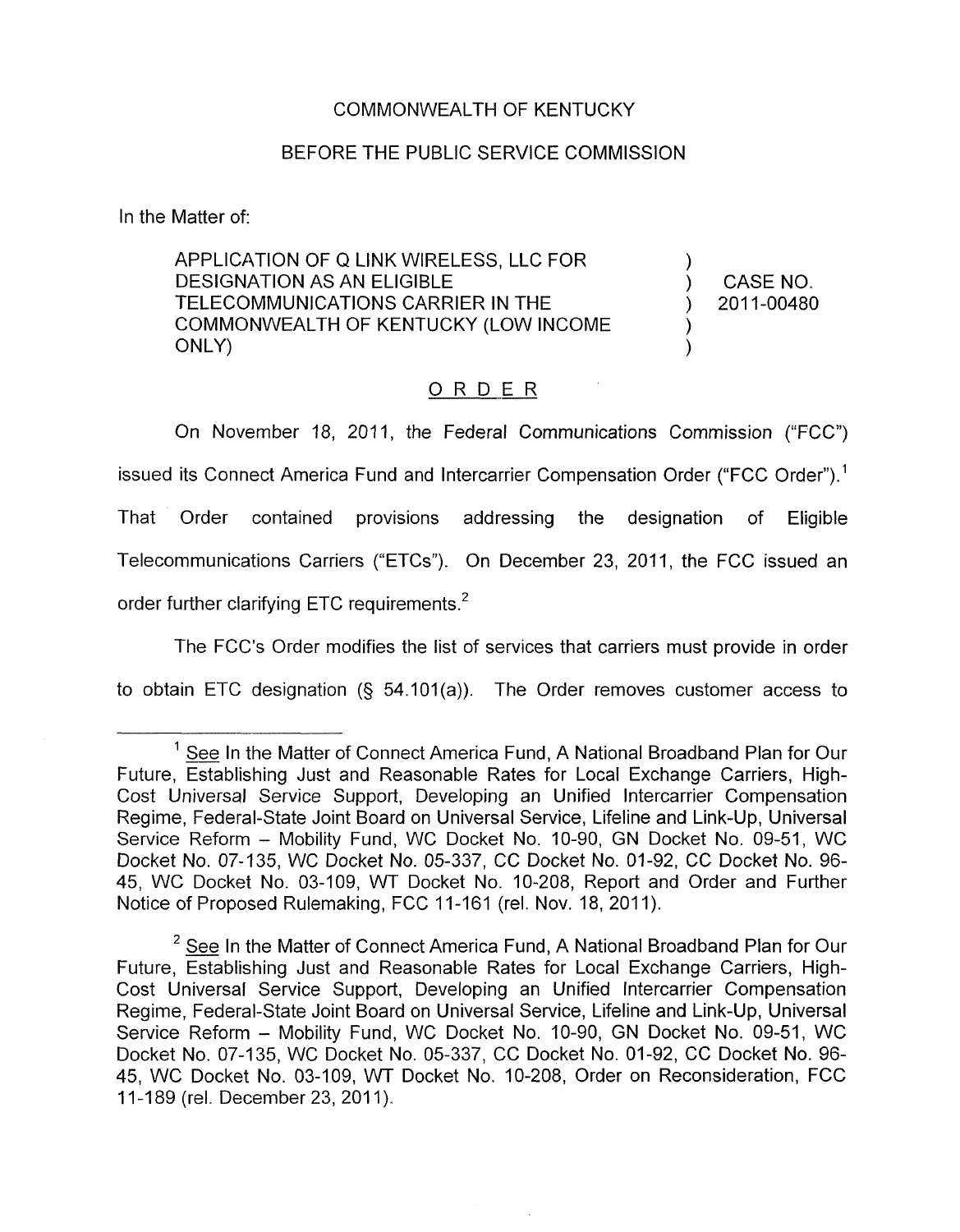operator services and directory assistance from the required services to be offered by ETC carriers. Therefore, customer access to operator services and directory assistance services is no longer supported by federal universal service support mechanisms under Section 254(c). The requirements that a carrier must fulfill in order to be granted ETC status are defined in 47 C.F.R. § 54.201(d). Under Section (d), the carrier must provide the supported services by "either using its own facilities or a combination of its own facilities and resale of another carrier's services."

On December 12, 2011, Q Link Wireless, LLC ("Q Link Wireless") filed a petition for designation as an ETC for the limited purpose of offering wireless Lifeline and Link-Up services. In that petition, the only services Q Link Wireless offers over its own facilities are access to operator services and access to directory assistance.<sup>3</sup> Each of the other supported services are offered through a resale agreement with another carrier. $4$  Applying the FCC order to Q Link Wireless' petition, the Commission finds that ETC designation can no longer be granted to carriers relying solely on one or more of the services that have now been excluded from the list of supported services by the FCC's revision of § 54.101(a). Q Link Wireless did not state in its petition that it will provide any other services besides access to operator services and directory assistance using a combination of its own facilities and resale of another carrier's services. Therefore, the Commission finds that the petition as filed by Q Link Wireless fails to meet certain prerequisite conditions for it to be designated as and ETC in Kentucky.

Petition at page 12.<br><u>Id.</u>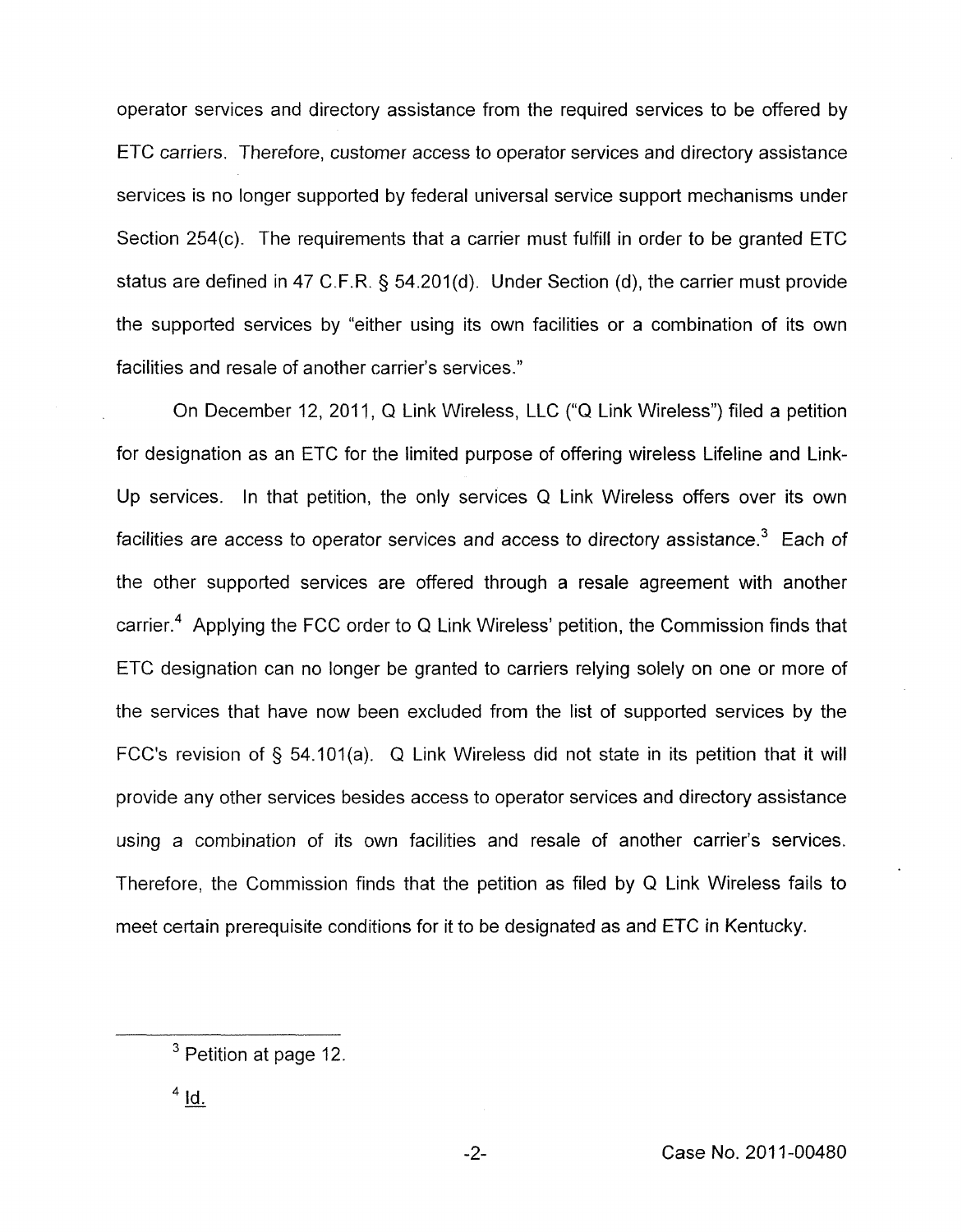The Commission finds that the petition should be dismissed without prejudice for failure to meet the qualifications of an ETC. If, in the future, Q Link Wireless meets the qualifications necessary to be designated as an ETC, it may submit a new petition.

IT IS HEREBY ORDERED that the petition of Q Link Wireless is dismissed without prejudice for failure to meet the qualifications of an ETC.

By the Commission



**ATTES Executi** irector